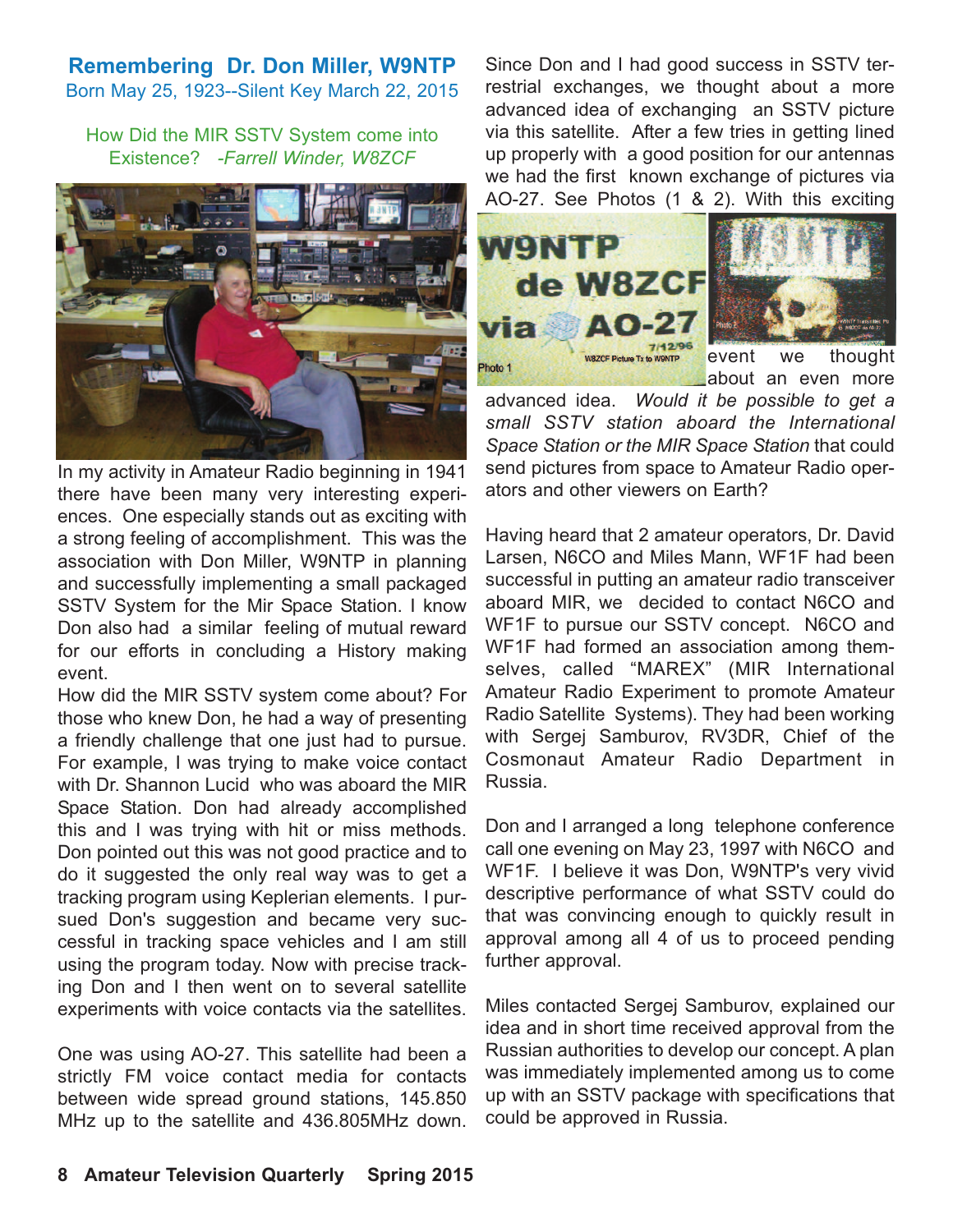As there was no funding available, it was necessary to depend on our own efforts plus generous sponsors for the building blocks. Don, W9NTP was already familiar with the Tasco Scanner for sending and receiving SSTV, having contacts with Tasco Electronics, Ltd in Japan. The Tasco is a stand alone package for the processing of SSTV, providing for an NTSC video input and formatted SSTV output for feeding an input to an RF transmitter. A remote control provides selection of stored pictures.

Don was also familiar with a Tasco Docking Station This unit has a 5 inch screen for displaying a captured camera input. Don arranged for these items from Tasco Ltd., Japan. I arranged for small cameras from Apple Computer, the type used in conferencing meetings.

Miles arranged for the Kenwood Corp to supply their TM-V7A, a dual band transceiver. A key item to complete the package was an automatic controller for unattended operation. This was engineered and developed by Hank Cantrell, W4HTB who became interested in our concept and joined us for much needed assistance. Hank's controller also supplied a CW ID, "R0MIR" an FCC requirement. Robot 36 was selected for the operating mode providing a picture in 36 seconds with the capability of repeating or a new picture every 2 minutes. Hank also did the final mechanical assembly of all the above items. (See photo 3). MIR SSTV video was transmitted



on 145.985 MHz and voice exchange on 437.975MHz. Communications in the USA took place with the Russian Cosmonauts but was restricted due to the language barrier.

However, when Jean-Pierre Haignere, French Cosmonaut came aboard we had excellent exchanges in English or French along with many new pictures. Hank and Chris Scott, W4NEQ did an admiral job by test flying the completed MIR System on 2 different flights to simulate operation aboard MIR.

Many perfect pictures were received by all those within range on the ground. Russia



required 4 systems to be built, one as a spare and all 4 systems were required to be tested and approved in Russia. We actually built 5 systems. Miles arranged for transportation of the units to Russia and while there, stayed to train the cosmonauts that would go aboard MIR a few months

later. We eventually learned that one of the units would be sent via the Russian Soyuz cargo ship to MIR for installa-



tion within the Space Station sometime in late 1998. Miles got a message from Sergej Samburov on December 12, 1998 that pictures would start and immediately called me. I called Don and he set up to receive. He copied the 1<sup>st</sup> picture, (See Photo 4).This picture shows the MIR SSTV system in the background which was captured and sent by Commander Gennady Padalka.



*Continued on page 11*

## **http://www.atvquarterly.com Spring 2015 Amateur Television Quarterly 9**